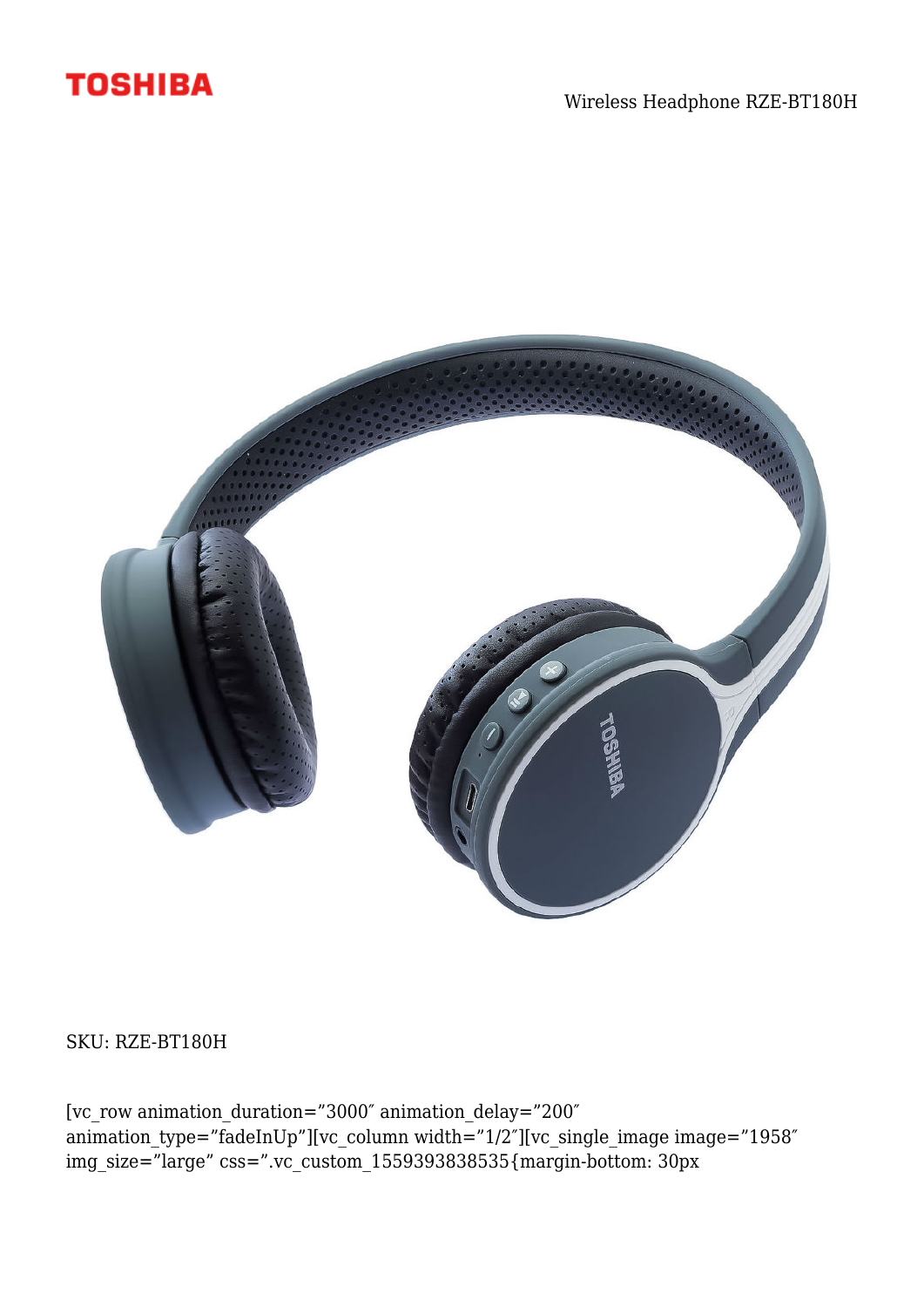

!important; }"][/vc\_column][vc\_column width="1/2"][vc\_column\_text]

# **OUTSTANDING PERFORMANCE IN ANY CIRCUMSTANCE**

Toshiba presents RZE-BT180H, a unique wireless, Bluetooth headphone that not only looks great but sounds great too. It is a perfect blend of form and function, giving you the best audio experience. Suitable for both home and office use, this is a great headphone for those who admire versatility.

The RZE-BT180H offers impressive and immersive Hi-Fi sound quality with its closed-back design and 40mm driver. The in-built options to play, pause, forward and rewind music make it a true hands-free device. RZE-BT180H also offers good noise-cancellation performance (CSR chipset), without damaging sound or draining the battery. The built-in, noise-rejecting dual-microphone system gives you super clear phone calls even in noisy environments, making this headset suitable for office use as well.

[/vc\_column\_text][/vc\_column][/vc\_row][vc\_row animation\_duration="3000" animation delay="200" css=".vc\_custom\_1559393999259{margin-top: 30px !important:}" animation type="fadeInUp"][vc\_column width="1/2"][vc\_column\_text]

### **HIGH-END TECHNOLOGY PAVING THE WAY**

With advanced connectivity options, RZE-BT180H employs Bluetooth Version 4.2 + EDR, that lets you stay connected wirelessly. These headphones are compatible with a wide range of devices and enable simple pairing with smartphones, tablets, TVs and other Bluetooth devices. With an impressive range of 33 feet, they bring you crystal clear sound regardless of where you are seated. RZE-BT180H also gives you the option to connect to 2 devices at the same time, preventing the hassle of re-connecting devices.

### **CHARGING**

Equipped with a USB DC5V port, a single charge (3 hours to full power) provides up to 13 hours of uninterrupted audio playback.

[/vc\_column\_text][/vc\_column][vc\_column width="1/2"][vc\_single\_image image="1959" img\_size="large" css=".vc\_custom\_1559393662726{margin-top: 30px !important;}"][/vc\_column][/vc\_row]